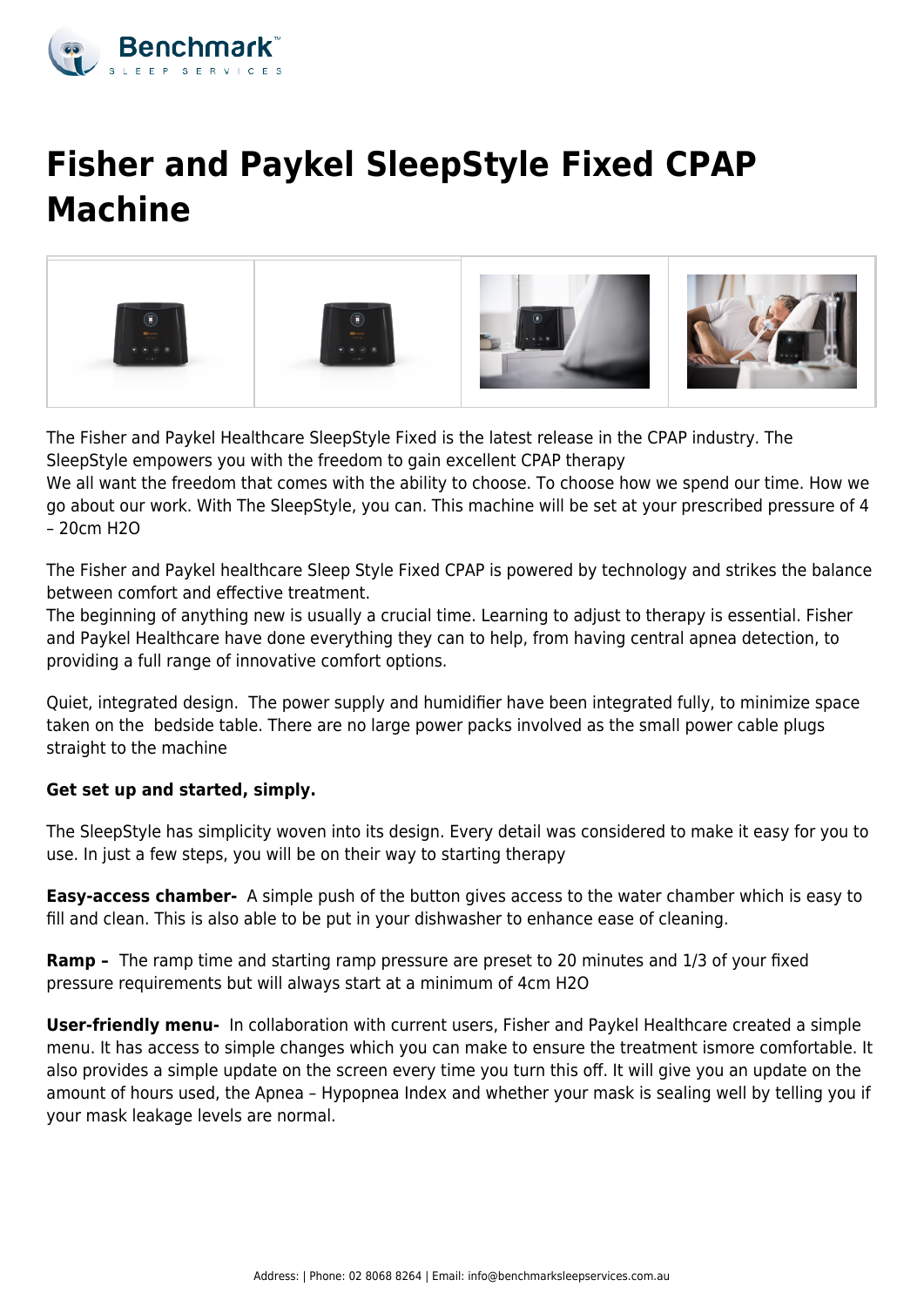

**ThermoSmart™-** Fisher and Paykel Healthcare are the world leaders in humidification systems. Their world-class humidification features a heated breathing tube with AirSpiral™ technology that is designed to minimize condensation. The enhanced algorithm delivers a comfortable humidification experience for patients. The AirSpiral™ technology is the premier tubing system on the market and provides greater protection against condensation in the tubing and optimises humidification delivery. A simple concept, this tubing is double insulated compared to current heated tubing systems.

**SensAwake™-** A responsive ramp throughout the night. When wakefulness is detected, treatment pressure is automatically and promptly reduced to a more comfortable level. This eases the return to sleep and helps effective treatment to continue.

**Expiratory Relief -**An added layer of comfort. The Expiratory relief automatically relieves CPAP pressure during exhalation to make breathing more comfortable.

**Large, Responsive Buttons-** The layout and function of the buttons work in harmony with the menu to allow quick navigation and ease of use. All you need to do is just push "Start".

**Data –** Get information when you need it. The Fisher and Paykel Healthcare SleepStyle Fixed CPAP has a cellular modem built in which ensures automated data transfer while Bluetooth® technology enables you to track your progress instantly using the SleepStyle App. You're in control. The patient management and support tools complete a seamless experience to help you succeed in embracing therapy. The machine also has a SmartStick to record all the information needed for your physician..

Keep on track with your CPAP therapy. The Fisher and Paykel healthcare SleepStyle™ App and Web program is designed to enhance engagement with therapy. You will have access to meaningful information allowing you to follow your progress and compare it against how you did on previous nights. You can also take action with troubleshooting tips, making the crucial acclimatization period as easy as possible.

## **Product Information**

### **Specifications**

- Dimensions 144 H x 177 W x 183 D mm (5.6 H x 6.9 W x 7.2 D in)
- Weight 1.7 kg
- Performance Pressure Range: 4 to 20 cmH2O
- Noise Level  $28.0 \pm 1.5$  dBA
- Water Chamber Volume 380 ml up to the maximum water level line
- Data Recording The InfoUSB will store up to 5 years of summary efficacy data, 365 days of detailed efficacy data and 140 hours of high-resolution pressure, leak and flow data. Without an InfoUSB, the device's internal memory is capable of storing up to 1 year of summary efficacy data, 30 days of detailed efficacy data and 20 hours of high-resolution pressure, leak and flow data.
- Electrical Ratings Rated supply voltage Rated current input Rated supply frequency 100-115 V 1.2 A (2.5 A max.) 50-60 Hz 220-240 V 1.10 A (2.3 A max.) 50-60 Hz